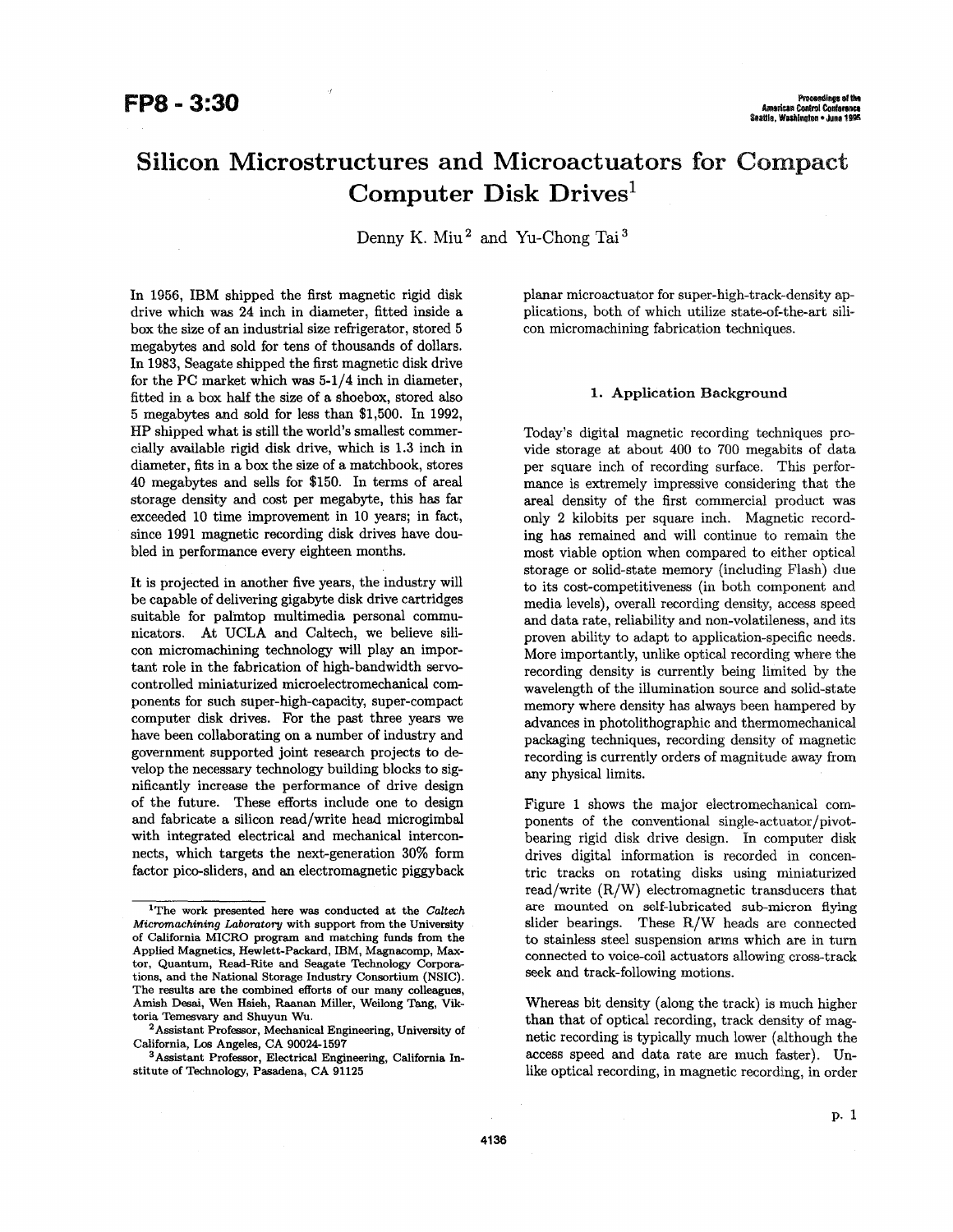

**Figure 1:** Major electromechanical components of a conventional high-performance rigid disk drive.

to maintain **'high** bit density, the R/W heads must be placed very close to the recording media. On **the** other hand, in order to minimize latency and maximize data transfer rate, the relative speed between the transducers and the media must be very high. Therefore, tribomechanical and tribochemical wear are important problems inherent in any form of magnetic recording and in order to maintain proper head/media interface, the actuator arm/suspension which serves as the interconnect between the actuator and the sensor must be very compliant in the vertical, pitch and roll directions. Unfortunately, such mechanical flexibilities tend to limit the bandwidth of the servo systems and therefore the track density. Furthermore, access time is severly limited by residud vibrations caused by the flexibility **of** the actuator-arm/suspension system, imposing another constraint on track density.

## 2. Control Challenges

Table 1 **shows** the approximate maximum areal density (MAD) of some typical commercial products of recent years as well **as** a projection of the required performance for products in the next decade. Note that areal data density is a combination of track density *in* the radial direction measured in tracks-perinch (TPI) and bit density in the tangential direction measured in bits-per-inch (BPI).

It is interesting to observe that historically BPI is at least an order of magnitude higher than TPI, resulting in a more than  $20$  to 1 aspect ratio in the Iateral dimensions of the unit recording bit cell. It **is** dso interesting to note that for the last two and a half decades, the industry has progressed on a steady 10X/decade (+26% annual compound growth) improvement curve but since the early go's, in order to stay competitive, it has accelerated onto a  $+60\%$ annual growth curve. **As** a result, by the beginning of the next century, it **is** projected that the track density

|       | MAD     | TPI     | <b>BPI</b> |
|-------|---------|---------|------------|
| 1971: |         | 200     | 5,000      |
| 1981: | 10      | 800     | 12,500     |
| 1991: | 100     | 2,000   | 50,000     |
| 1995: | 600     | 5,000   | 120,000    |
| 2001: | 10,000  | 25,000  | 400,000    |
| 2005: | 100,000 | 100,000 | 1,000,000  |

**Table 1:** Approximate maximum areal density (mea**sured** in megabits per square inch) of recent commercial products **and** projections for the next decade.

will have *to* be at least 25,000 TPI which corresponds to a track pitch of 1  $\mu$ m and a tracking accuracy of less than 100 nm. Furthermore, in another five years, it is projected that the magnetic recording industry must deliver at least 100,000 TPI which corresponds to a track pitch of 250 nm and an astonishing servo resolution of 25 nm.

Besides the obvious contributing factors such **as** mechanical resonances, spindle runouts, temperature drifts, humidity variations, external shocks and vibrations, bearing hysteresis, cable bias, etc., there are a number of significant sources of off-track errors that are unique to computer disk drives. As opposed to other applications where cost is not a primary concern (aerospace, for example), in disk drives sensors are used only when they are absolutely necessary, otherwise the industry cannot remain cost competitive. Instead of using position sensors and servo patterns physically encoded on the disk surface, typically in computer **disk** drives off-track errors are derived using the so-called embedded servo technique where the necessary off-track informations are sandwiched within the magnetic data.

*As* the **disk** rotates, the magnetic **R/W** head will cross specially-coded magnetic servo patterns at regular intervals. After amplification, on-board demodulation electronics will convert the encoded servo data into an off-track position error signal. This signal is then **fed** into a digital servo controller which will compensate the **error** signal by driving the voice-coil actuator. Therefore, any non-linearity and inaccuracy in the servo patterns caused by defects in and inadequacy of the media, head and electronics will show up **as** measurable off-track error which cannot be avoided. **As**  bit density and track density increase, this **becomes**  more and more problematic.

**In** addition, besides track following, the servo system must **also** move the entire head/suspension assembly across the disk surface **as** fast as possible. This must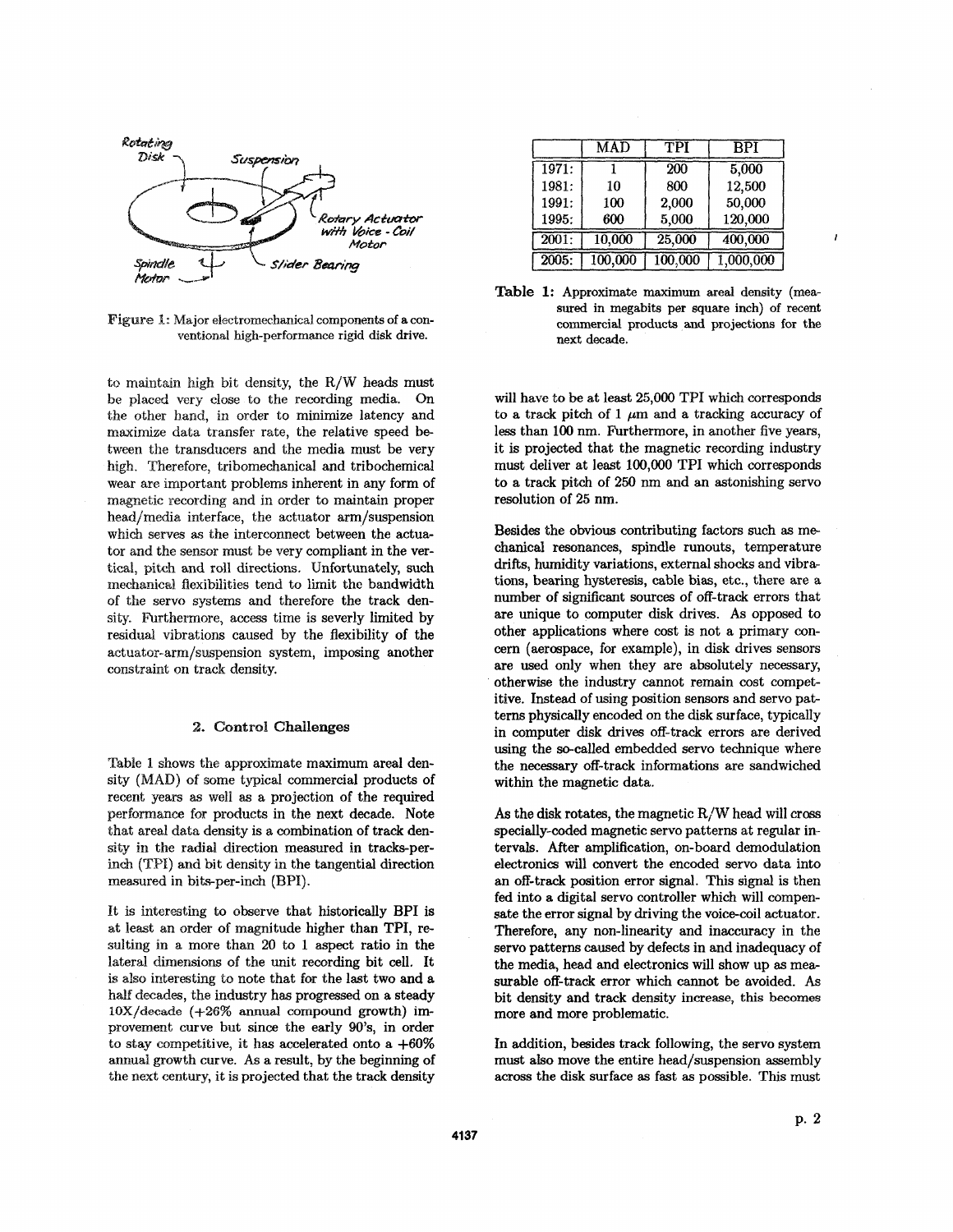be done in such a way to minimize residual vibration. Typically the servo controller will drive the actuator to follow an idealized velocity profile calculated based on a rigid body model. The actuator velocity is not measured since not only is there not a position sensor, there is also not a velocity sensor. Instead, the velocity is estimated from the embedded off-track error using a reduced-order Kalman-type estimator. Therefore, seek settling of the actuator/suspension system is one of the biggest source of off-track error (both residual vibration of the inherently flexible mechanical structures and the unavoidable velocity estimation error).

Obviously, the higher the servo bandwdith, the easier it is to correct these errors; and the higher the track density, the more important it is to have highbandwidth servo system. Currently, track density is less than **5,000** and servo bandwidth is approximately 500 Hz which is limited by inherent in-theloop mechanical resonances. For **25,000** TPI, it is projected that the servo bandwidth must be higher than **2** KHz. Furthermore, with spindle speed increased to **7,200** RPM, the required bandwidth will increase to **3** or 4 **KHz.** It is well recognized throughout the industry that this level of performance simply cannot be achieve by an evolution of the existing hardware. The only solution is to use a dual-stage piggyback actuator system similar to that of the op tical disk drives. By moving only the R/W head and not the entire slider/gimbal assembly, it is possible to design a high-bandwidth system without requiring unreasonable amount of power.

Aside from the aforementioned tracking control problems which mainly have to do with microactuation, there are other major technology issues pertinent to future-generation super-compact disk drives, for example, mechanical packaging, manufacturing and electromechanical interconnect. To be relevant to disk drive applications, any proposed microactuator design must be consistent with these concerns. In today's drive design, much of these problems are solved by compromising and synergizing the designs of the individual components, the  $R/W$  head, the stainless steel suspension and the voice-coil motor.

Therefore, from the perspective of a disk drive **sys***tem,* one cannot design the microactuator without worrying about how it will affect the rest of the interconnecting components. Moreover, one cannot de sign it without thinking about how it will preserve the traditional volumetric cost advantage (dollar-permegabyte) of magnetic over optical disk drives (i.e., low disk-to-disk spacing, low media cost and low **unit**  cost of electromechanical components). Finally, one must also project how the proposed design will coincide with the miniaturization trend of the magnetic disk drive industry such that it can lend itself to manufacturing automation and high-shock environments.

### **3.** Silicon Microstructures

Conventional suspensions are made of stainless steel **of** uniform thickness with the various features manufactured by a combination of chemical etching, precision stamping and metal forming operations. **As**  the drive form factor reduces to less than **2** inches in diameter and the slider bearing shrinks to about 1 by 1 mm in size, the suspension will be less than 1 cm long and the size of its gimbal (which is the structural component that connects the slider to the load-beam of the suspension) will be less than 1.5 mm square. Therefore, it becomes increasingly difficult if not altogether impossible to fabricate the **sus**pension/gimbal system using existing material and manufacturing techniques.

Typically, one thinks of silicon **as** a brittle material and would not normally use it to construct flexible structures. However, brittle material is also elastic and the only difference is that unlike ductile material, it will not yield; it will simply fracture when the stress reaches the ultimate strength. It is well known that ultimate strength of silicon microstructures is orders of magnitude higher than that in bulk form. Therefore, silicon microsuspension can be made to be flexible but with a very high load-carrying capacity.

Figure **2** shows our proposed silicon microgimbal which has a number of potential operational advantages. First of all, since silicon is a brittle material, silicon microgimbals cannot be plastically deformed during manufacturing and handling; quality assurance therefore consists of only visual inspection. In comparison, plastic deformation of stainless steel suspensions is the major contributing factor of reduced production yield and in-drive performance problems, representing a significant cause of revenue loss.

In addition, due to the difference in process technol*ogy,* much smaller features can be realized in silicon than in stainless steel (using various anisotropic wet and *dry* etching techniques), providing much needed additional degrees of design freedom. For example, in **our** design, we fabricate very intricate serpentine planar microsprings at the four corners of the microgimbal in order to satisfy the conflicting out-ofplane compliance, lateral stiffness and shock resistance design requirements.

Furthermore, with silicon, it is relatively easy to incorporate electrodes (or even pre-amps) in the gimbal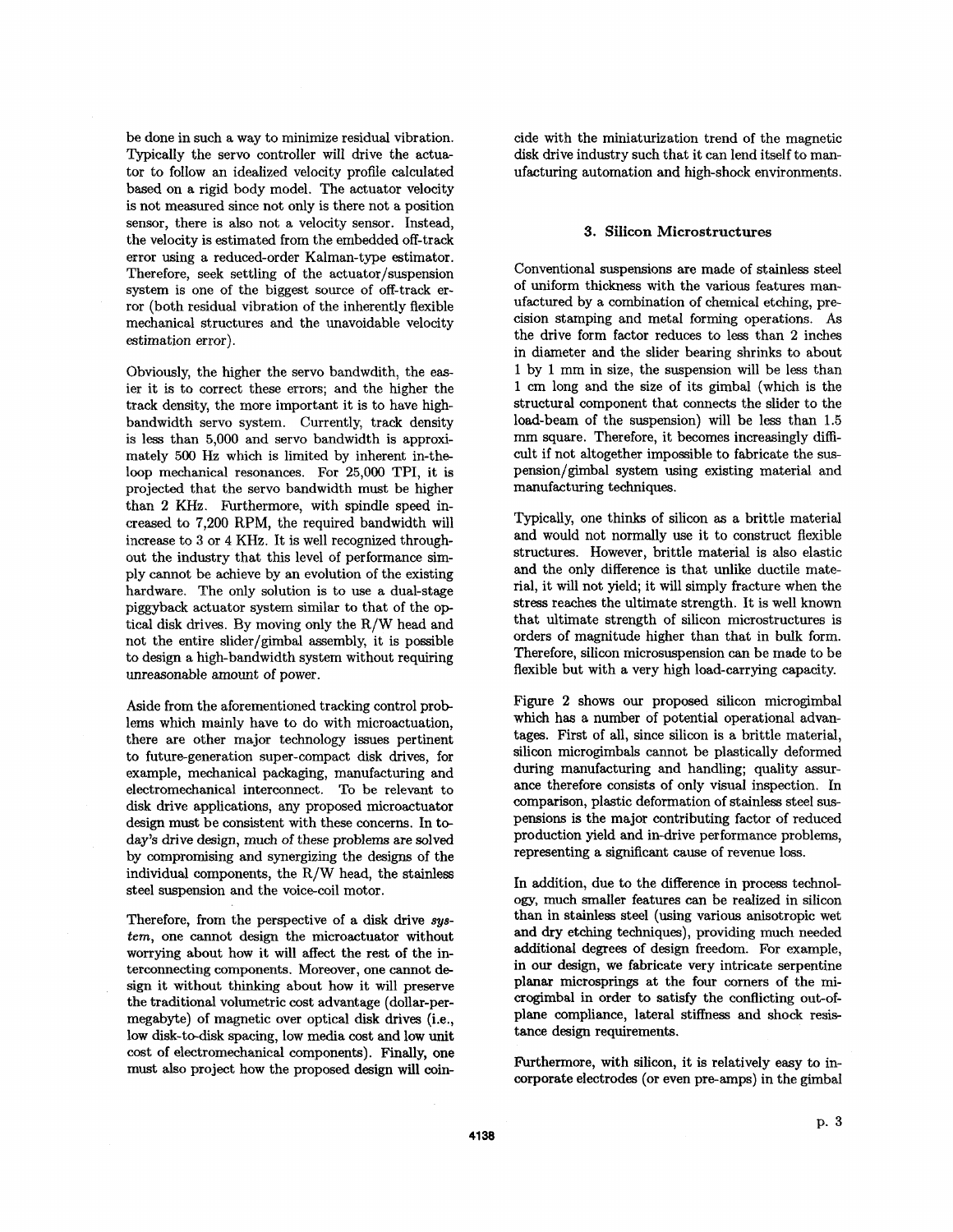

**Figure 2:** The proposed design concept of **a** hybrid silicon microgimbal/stainless steel suspension with built-in electrodes.

springs as well as an electrical coupler in the bonding area, thereby allowing the possibility of automating not only the mechanical but also the electrical interconnect manufacturing procedures. Currently, in many state-of-the-art products, assembly of the head/gimbal/suspension subsystem represents nearly half of the total manual labor cost.

The design requirements of the silicon microgimbals are quite challenging. In addition to being soft enough for head/media compliance and stiff enough for tracking (in order to increase servo bandwidth), they must also be strong enough to survive shocks on the order of hundreds of g's. In a way, designing microgimbals for the read/write heads is not much different from designing suspensions for our cars; automobile suspensions must be soft enough to give a smooth ride but yet stiff enough to handle fast turns. But most importantly, they must survive shocks with amplitudes well above normal operating conditions.

All suspension springs basically are composed of cantilever beams. The design trick of course, is to utilize cantilever beams of enough length such that for a given tip displacement, the operating strains are well below the yield or fracture point of the material. For applications where space is a concern, the obvious solution is to use helical springs which pack the most material into the smallest area. In the case of the microgimbal, the ideal solution would be to put individual helical springs at the four corners of the slider. Obviously, these soft springs must be designed such that they have sufficient stiffness in the lateral directions which requires careful optimization of the geometry (aspect ratio, radius, etc.).

Given the form factor that we are designing for, it is nearly impossible to design helical springs out of stainless steel sheet. On the other hand, the advantage of using silicon is that very small features can be achieved. The difficulty however, is not so much in fabricating a planar helical spring but in fabricating the interconnect between the center of the spring and the slider (or the substrate).

Figure **3** shows the individual planar microsprings at the four corners of the microgimbals and Figure 4 shows a summary of the processing steps. These springs are a variation of the conventional helical springs. Instead of spiral beams (which will require interconnects), they are composed of alternating curved beams. Much work have been performed in optimizing the various beam widths and the stress relief holes around the turns.



**Figure 3:** SEM micrograph of a three-turn silicon microgimbal.



**Figure 4:** Processing steps for the silicon serpentine microgimbal.

### **4. Silicon Microactuators**

Our next objective is to design and fabricate a piggyback microactuator which can be packaged to move the slider relative to the suspension such as to completely eliminate any in-the-loop structural resonances. This device must be very low-profile so that it is consistent with the disk-to-disk spacing requirement of future products. In addition, it must be massmanufacturable and be able to operate in low-voltage,